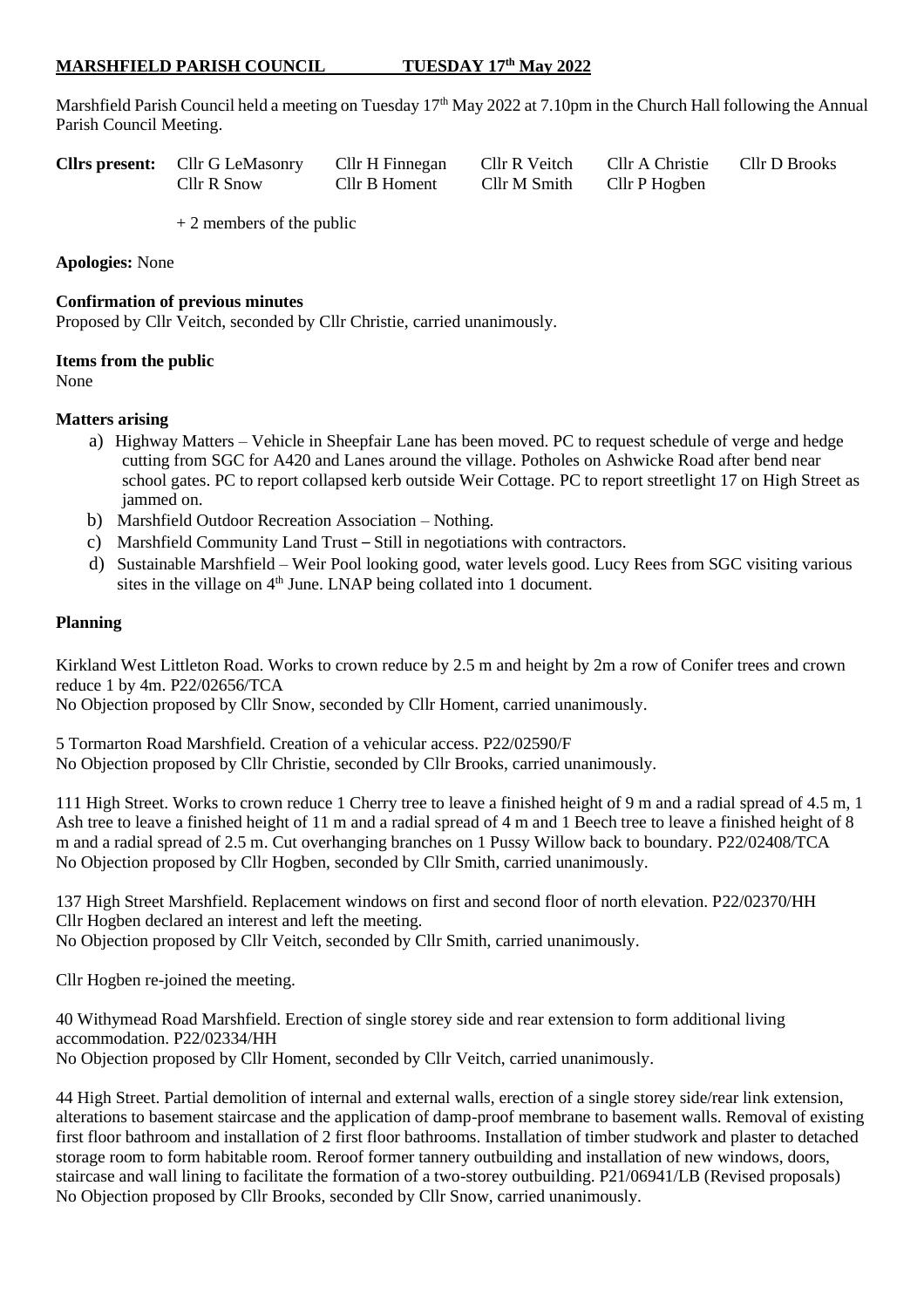# **Approved Planning**

Tanners Court Tanners Lane. Works to 2 Sycamore trees reduce in height by 5 metres and reduce in width by 3 metres, back to previous pruning points. P22/02014/TCA

Pitt Farm 3 East End. Variation of condition 7 and 8 attached to P21/05971/LB to replace drawing PL-10 with PL-10C, PL11 with PL-11C and PL14 with PL14C. Demolition of modern extension and stone sheds, partial conversion of stables to living accommodation and erection of a single storey rear extension to form additional living accommodation. P22/01383/RVC P22/01312/RVC

Wisteria View Gloucester Road Cold Ashton. Erection of 1 ancillary outbuilding (resubmission of P21/07696/F). P22/01703/HH

# **Cemetery Trees**

Greenway Tree surgery confirmed that trees would be evened up on both sides.

Cllr Christie proposed that the PC offer the work to Greenway Tree Surgery, seconded by Cllr Brooks, carried unanimously.

### **Remembrance Bench**

PC received a resident request to place a Remembrance Bench in Fairfield Close, PC agreed this would be a good idea. Cllr Brooks added that more benches were needed in the village, suggested St Martins Lane, Sheepfair Lane, Weir Pool and Bus Stop. PC to look into what permissions are required for this.

# **Jubilee Update**

All plans going well, QPJ Grant monies already spent, PC confirmed support with funds up to £3,000.00 as previously agreed. Update and Poster to be circulated to all Councillors.

### **Community Centre Grant Request**

The Community Centre have requested a Grant of £15,000 to help with the costs of bringing the building up to date with the installation of insulation, double glazing and LED lighting. The PC discussed this and are minded to approve the Grant recognising the value of this asset to the Community. A decision will be made in 4 weeks time. The PC have reserves of £35,000 for Capital Expenditure on Community Projects and will consider Grants accordingly.

### **Correspondence**

Matthew Lipton – Re changes to Grazing rights.

Martin Smith – Resignation. Cllr LeMasonry thanked Cllr Smith for his services to the Council including all the help and advice he has been able to offer.

### **Finance**

After the following transactions the balances are: C/A £33,942.40 D/A £85,247.77 NatWest £33,232.57

| Prestige Grounds              | £1,640.40 | Grass cutting and white lining               |
|-------------------------------|-----------|----------------------------------------------|
| <b>EDF</b>                    | £61.20    | <b>Electricity at Pavilion</b>               |
| MJ Church                     | £256.61   | Skip at Cemetery                             |
| <b>Starboard Systems</b>      | £561.60   | Scribe Software Licence                      |
| Davis Groundworks             | £1,795.20 | Groundworks at Withyworld                    |
| Rachel Hollyer                | £1,400.72 | <b>Clerks Salary</b>                         |
| James Chiddy                  | £184.40   | Bins, gates, grass seed                      |
| <b>Nest</b>                   | £236.84   | <b>Pension Payments</b>                      |
| Viking                        | £178.88   | <b>Office Supplies</b>                       |
| South Glos Council            | £27.76    | <b>Bin Collection at Withymead</b>           |
| <b>Cherry Ripe Management</b> | £750.00   | Steel Band for QPJ Event at Community Centre |
| Circus Antics                 | £600.00   | Circus Skills Events for QPJ Celebrations    |

Finance Schedule proposed by Cllr Hogben, seconded by Cllr Snow, carried unanimously.